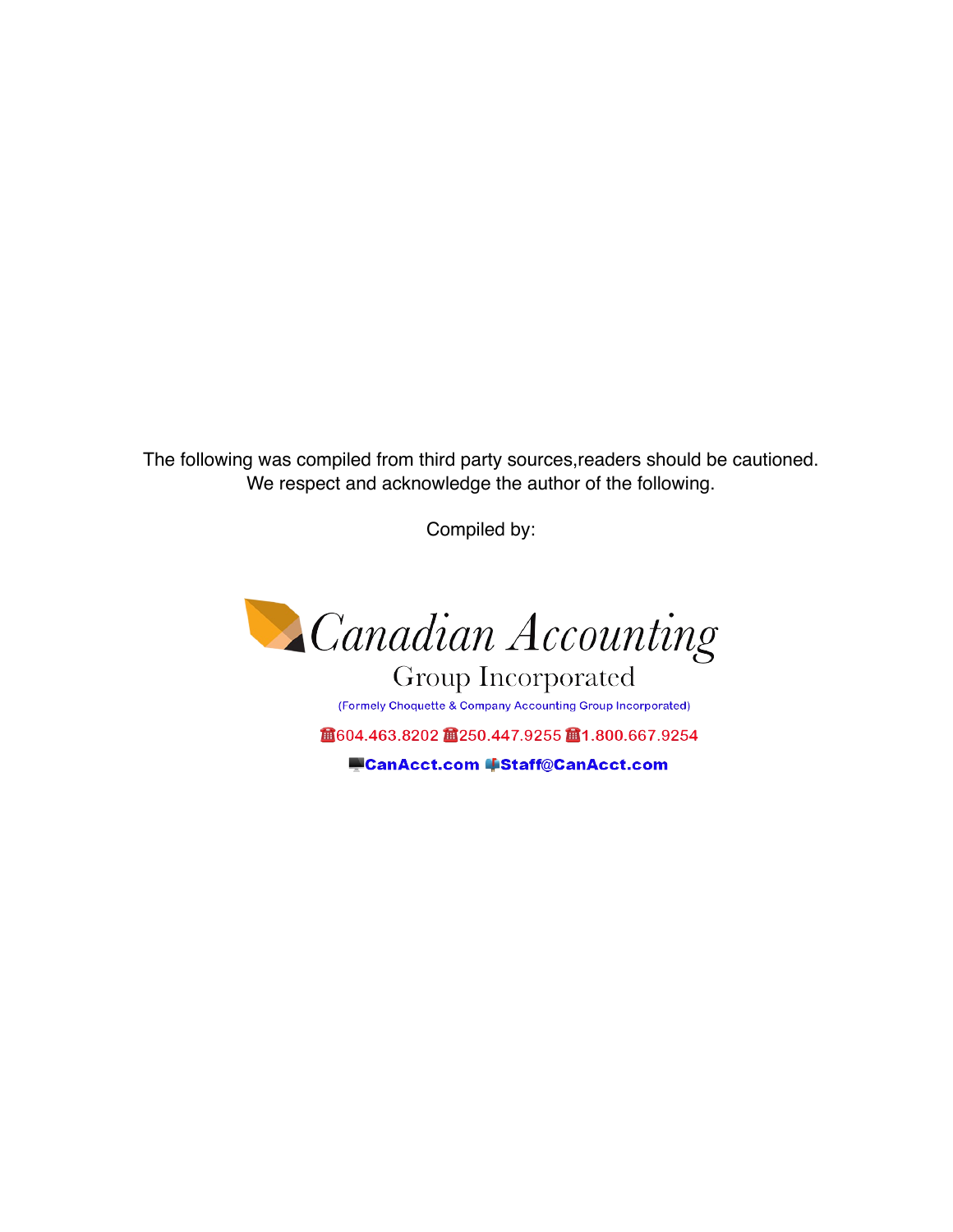

**[Research](https://citizenlab.ca/category/research/) [Targeted Threats](https://citizenlab.ca/category/research/targeted-threats/)**

# FORCEDENTRY

#### NSO Group iMessage Zero-Click Exploit Captured in the Wild

**By [Bill Marczak,](https://citizenlab.ca/author/bmarczak/) [John Scott-Railton,](https://citizenlab.ca/author/jsrailton/) [Bahr Abdul Razzak,](https://citizenlab.ca/author/bahrabdulrazzak/) [Noura Al-Jizawi](https://citizenlab.ca/author/noura/), [Siena Anstis,](https://citizenlab.ca/author/siena-anstis/) [Kristin](https://citizenlab.ca/author/kristin-berdan/) [Berdan](https://citizenlab.ca/author/kristin-berdan/), and [Ron Deibert](https://citizenlab.ca/author/profd/)** September 13, 2021

#### **Summary**

- While analyzing the phone of a Saudi activist infected with NSO Group's Pegasus spyware, we discovered a zero-day zero-click exploit against iMessage. The exploit, which we call *FORCEDENTRY*, targets Apple's image rendering library, and was effective against Apple iOS, MacOS and WatchOS devices.
- We determined that the mercenary spyware company NSO Group used the vulnerability to remotely exploit and infect the latest Apple devices with the Pegasus spyware. We believe that *FORCEDENTRY* has been in use since at least February 2021.
- The Citizen Lab disclosed the vulnerability and code to Apple, which has assigned the *FORCEDENTRY* vulnerability CVE-2021-30860 and describes the vulnerability as "processing a maliciously crafed PDF may lead to arbitrary code execution."
- Today, September 13th, Apple is releasing [an update](https://support.apple.com/en-ca/HT212807) that patches CVE-2021-30860. We urge readers to immediately update all Apple devices.

#### **Devices affected by CVE-2021-30860 per Apple:**

All iPhones with **iOS versions** *prior to* **14.8**, All Mac computers with operating system versions *prior to* **OSX Big Sur 11.6**, **Security Update 2021-005 Catalina**, and all Apple Watches *prior to* **watchOS 7.6.2**.

Share:<br>[D](https://twitter.com/intent/tweet?text=Read%20%22FORCEDENTRY%3A%20NSO%20Group%20iMessage%20Zero-Click%20Exploit%20Captured%20in%20the%20Wild%22%20by%20%40citizenlab%3A%20https%3A%2F%2Fcitizenlab.ca%2F2021%2F09%2Fforcedentry-nso-group-imessage-zero-click-exploit-captured-in-the-wild%2F)[is](https://www.facebook.com/sharer/sharer.php?u=https%3A%2F%2Fcitizenlab.ca%2F2021%2F09%2Fforcedentry-nso-group-imessage-zero-click-exploit-captured-in-the-wild%2F)covery of the Share

- 
- $\sum_{i=1}^{\infty}$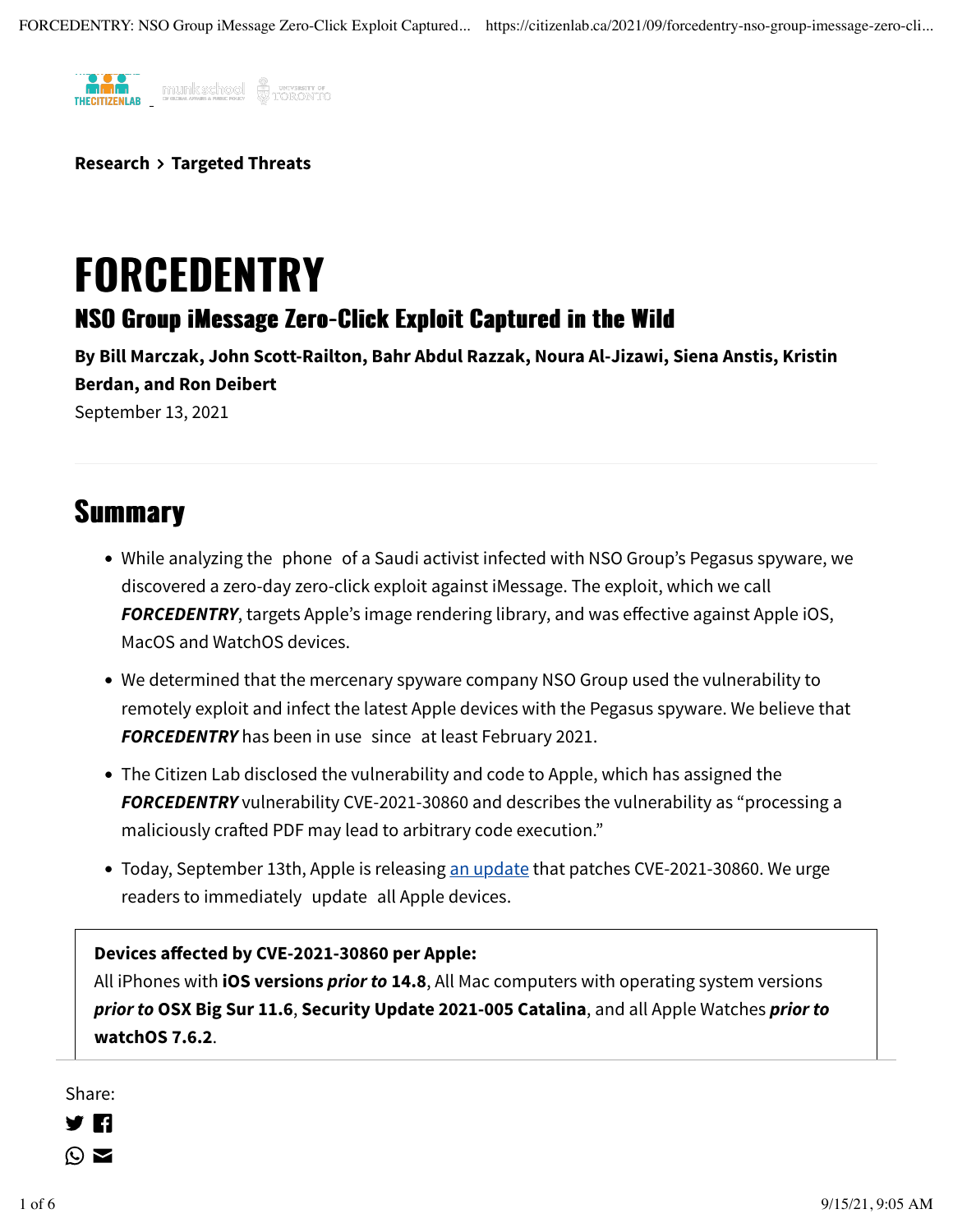determined that they had been hacked with NSO Group's Pegasus spyware. During the course of the analysis we obtained an iTunes backup of the device.

| Library/SMS/Attachment                         | l.gif         |      |
|------------------------------------------------|---------------|------|
| Library/SMS/Attachmen                          | illi .gif     |      |
| Library/SMS/Attachmen                          | .gif          |      |
| Library/SMS/Attachmen                          | .gif          |      |
| Library/SMB/Attachmen                          | i.gif         |      |
| Library/SMS/Attachmen                          | .gif          |      |
| Library/SMS/Attachmen                          | .gif          |      |
| Library/SMS/Attachmen                          | $.$ gif       |      |
| Library/BMB/Attachmen                          | .91f          |      |
| Library/SMS/Attachmen                          | .gif          |      |
| Library/SMS/Attachmen                          | .gif          |      |
| Library/SMS/Attachmen                          | .gif          |      |
| Library/SMS/Attachmen                          | .91f          |      |
| Library/SMS/Attachmen                          | .gif          |      |
| Library/SMS/Attachmen                          | .gif          |      |
| Library/SMS/Attachmen                          | .gif          |      |
| Library/SMS/Attachmen                          | $.$ gif       |      |
| Library/8MB/Attachmen                          | .91f          |      |
| Library/SMS/Attachmen                          | .gif          |      |
| Library/SMS/Attachmen                          | .gif          |      |
| Library/SMS/Attachmen                          | .gif          |      |
| Library/SMS/Attachmen                          | .91f          |      |
| Library/SMS/Attachmen                          | .91f          |      |
| Library/SMS/Attachmen                          | .gif          |      |
| Library/SMS/Attachmen                          | .gif          |      |
| Library/SMS/Attachmen                          | $= .917$      |      |
| Library/SMB/Attachmen                          | qif           |      |
| Library/SMS/Attachmen                          |               | .01f |
| Library/SMS/Attachmen                          | $min$ , $hit$ |      |
| Library/SMS/Attachmen                          | Lgif          |      |
| Library/SMS/Attachmen                          |               | ai f |
|                                                |               |      |
|                                                |               |      |
|                                                |               |      |
| Figure 1: The GIF files we found on the phone. |               |      |
|                                                |               |      |

Recent re-analysis of the backup yielded several files with the "**.gif**" extension in **Library/SMS /Attachments** that we determined were sent to the phone immediately before it was hacked with NSO Group's Pegasus spyware.

#### Payload

The files were:

- 27 copies of an identical file with the ".gif" extension. Despite the extension, the file was actually a 748-byte Adobe PSD file. Each copy of this file caused an IMTranscoderAgent crash on the device. These files each had random-looking ten-character filenames.
- Four different files with the ".gif" extension that were actually Adobe PDF files containing a JBIG2 encoded stream. Two of these files had 34-character names, and two had 97-character names.
- The output of the *pdfid* tool on these four ".gif" files was (NB: the stream had varying length):

```
PDF Comment '%PDF-1.3\n\n'
obj 1 0
 	Type:	/XRef
 	Referencing:
```
Share:

 $\blacksquare$  ...  $\blacksquare$  ...  $\blacksquare$  ...  $\blacksquare$  ...  $\blacksquare$  ...  $\blacksquare$  ...  $\blacksquare$  ...  $\blacksquare$  ...  $\blacksquare$  ...  $\blacksquare$  ...  $\blacksquare$  ...  $\blacksquare$  ...  $\blacksquare$  ...  $\blacksquare$  ...  $\blacksquare$  ...  $\blacksquare$  ...  $\blacksquare$  ...  $\blacksquare$  ...  $\blacksquare$  ...  $\blacksquare$  ...  $\odot$   $\blacksquare$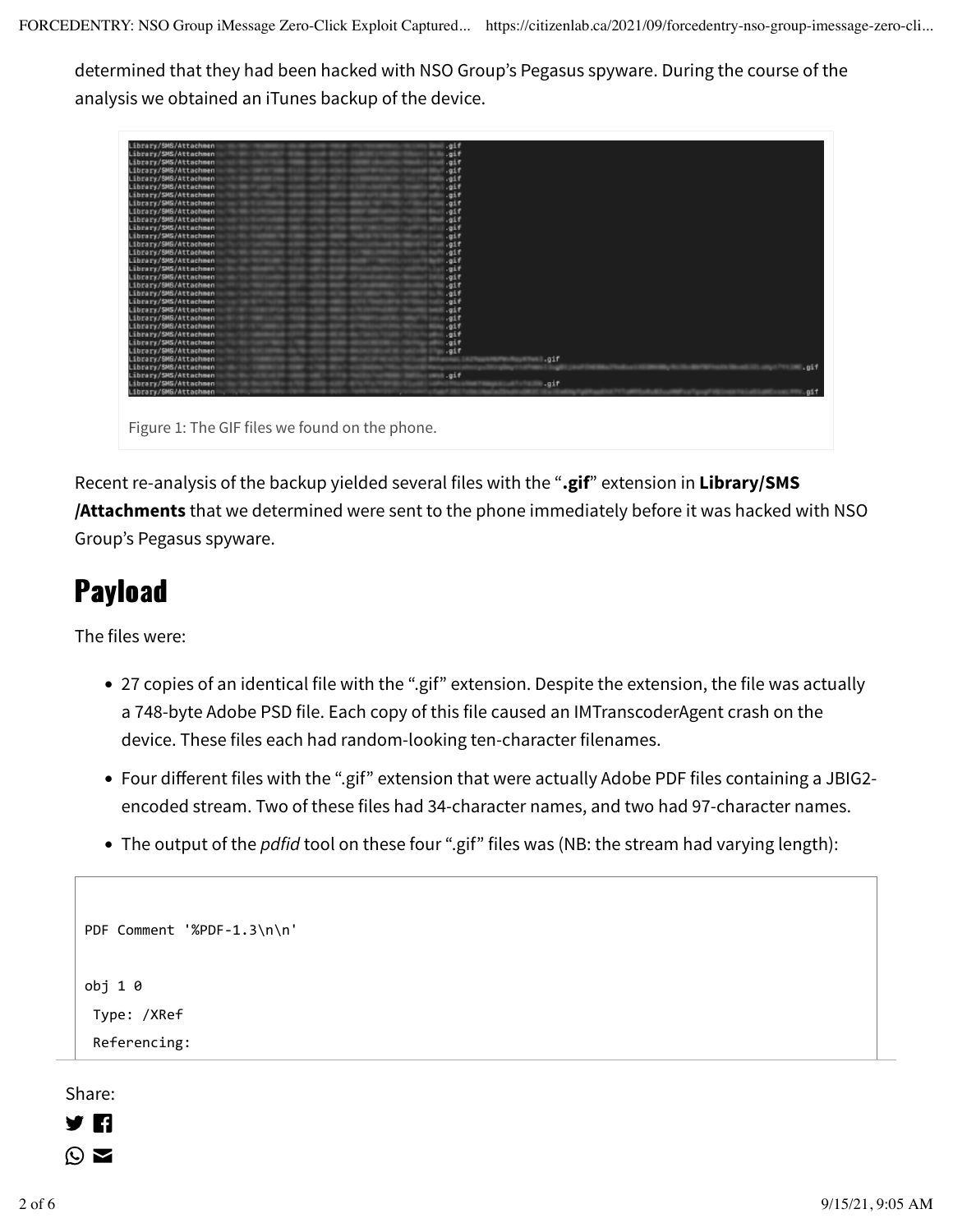```
trailer
  \langle\langle /Size 2 \ranglestartxref 10
PDF Comment '%%EOF\n'
```
#### Discovery and Disclosure

Because the format of the files matched two types of crashes we [had observed on another](https://citizenlab.ca/2021/08/bahrain-hacks-activists-with-nso-group-zero-click-iphone-exploits/) phone when it was hacked with Pegasus, we suspected that the ".gif" files might contain parts of what we are calling the *FORCEDENTRY* exploit chain.

Citizen Lab forwarded the artifacts to Apple on Tuesday, September 7. On Monday, September 13, Apple confirmed that the files included a zero-day exploit against iOS and MacOS. They designated the *FORCEDENTRY* exploit CVE-2021-30860, and describe it as "*processing a maliciously cra*f*ed PDF may lead to arbitrary code execution*."

The exploit works by exploiting an integer overflow vulnerability in Apple's image rendering library (CoreGraphics). We are publishing limited technical information about CVE-2021-30860 at this time.

### Attribution to NSO Group

We observed multiple distinctive elements that allowed us to make a high-confidence attribution to NSO Group:

◦ The spyware installed by the *FORCEDENTRY* exploit exhibited a forensic artifact that we call *CASCADEFAIL*, which is a bug whereby evidence is incompletely deleted from the phone's DataUsage.sqlite file. In *CASCADEFAIL*, an entry from the file's ZPROCESS table is deleted, but not entries in the ZLIVEUSAGE table that refer to the deleted ZPROCESS entry. We have only ever seen this type of incomplete deletion associated with NSO Group's Pegasus spyware, and we believe that the bug is distinctive enough to point back to NSO. The specific CASCADEFAIL artifact can be detected by

SELECT "CASCADEFAIL" FROM ZLIVEUSAGE WHERE ZLIVEUSAGE.ZHASPROCESS NOT IN (SELECT Z\_PK FROM ZPROCE

• The spyware installed by the *FORCEDENTRY* exploit used multiple process names, including the Share:

- 7 M
- $\odot$   $\blacksquare$